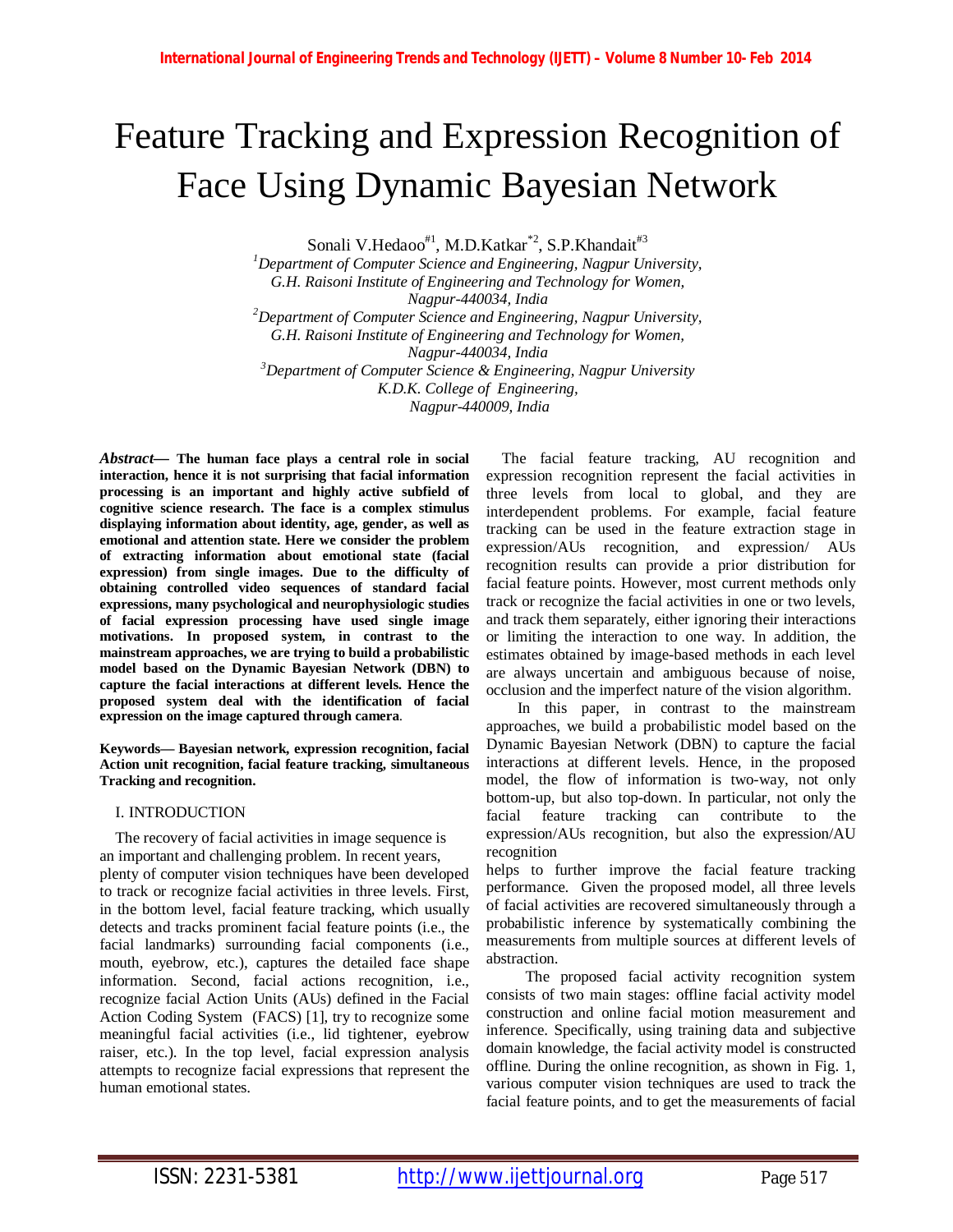motions, i.e., AUs. These measurements are then used as evidence to infer the true states of the three level facial activities simultaneously.

#### II. LITERATURE SURVEY

In many paper number of algorithm are used for Facial Expression detection & Tracking . Michel F. Valstar, and Maja Pantic [1] proposed fully automatic method which not only allows the recognition of 22 AUs but also explicitly models their temporal characteristics (i.e., sequences of temporal segments: neutral, onset, apex, and offset). To do so, it uses a facial point detector based on Gabor-feature-based boosted classifiers to automatically localize 20 facial fiducially points. These points are tracked through a sequence of images using a method called particle filtering with factorized likelihoods. To encode AUs and their temporal activation models based on the tracking data, it applies a combination of GentleBoost, support vector machines, and hidden Markov models.

 Ch. J. Wen Y. Zh. Zhan [2] had proposed HMM and KNN classifiers, and put forward a combined approach for facial expression recognition. The basic idea of this approach is to employ the classifiers of HMM and KNN in series way. First, DHMM classifier is used to calculate the probabilities of six expressions. Then, based on the most possible two results of classification by DHMM, the KNN classifier is used to make final decision while the difference between the maximum probability and the second is greater than the average difference.

 Danijela Vukadinovic and Maja Pantic[2] had proposed Locating facial feature points in images of faces is an important stage for numerous facial image interpretation tasks. In this paper we present a method for fully automatic detection of 20 facial feature points in images of expressionless faces using Gabor feature based boosted classifiers. The method adopts fast and robust face detection algorithm, which represents an adapted version of the original Viola-Jones face detector. The detected face region is then divided into 20 relevant regions of interest, each of which is examined further to predict the location of the facial feature points.

 Fadi Dornaika , Franck Davoine[4] had proposed facial actions/features are retrieved from the images, and then facial expressions are recognized based on the retrieved temporal parameters. Unlike this main stream, this paper introduces a new approach allowing the simultaneous recovery of facial actions and expression using a particle filters adopting multi-class dynamics that are conditioned on the expression. For each frame in the video sequence, their approach is split in two consecutive stages. In the first stage, the 3D head pose is recovered using a deterministic registration technique based on Online Appearance Models. In the second stage, the facial actions as well as the facial expression are simultaneously recovered using the stochastic framework with mixed states.

 Fadi Dornaika, Frank Davoine [5] had proposed unconstrained face recognition problem and utilizing multiple cameras to improve the recognition accuracy using a probabilistic approach. They propose a dynamic Bayesian network to incorporate the information from different cameras as well as the temporal clues from frames in a video sequence. The proposed method is tested on a public surveillance video dataset with a three-camera setup and compared their method to different benchmark classifiers with various feature descriptors .This paper also state that modeling the face in a dynamic manner the recognition performance in a multi-camera network is improved over the other classifiers with various feature descriptors and the recognition result is better than using any of the single camera.

 Yongqiang Li, Jixu Chen, Yongping Zhao, and Qiang Ji[6] Stated that besides the development of facial feature extraction techniques and classification techniques, prior models have been introduced to capture the dynamic and semantic relationships among facial action units. Previous works have shown that combining the prior models with the image measurements can yield improved performance in AU recognition. Most of these prior models, however, are learned from data, and their performance hence largely depends on both the quality and quantity of the training data. These data-trained prior models cannot generalize well to new databases, where the learned AU relationships are not present. To alleviate this problem, they propose a knowledge-driven prior model for AU recognition, which is learned exclusively from the generic domain knowledge that governs AU behaviors, and no training data are used.

 G.Donato, M.S.Bartlett, J.C.Hager, P.Ekman and T.J.Sejnowski [9] explores and compares techniques for automatically recognizing facial actions in sequences of images. These techniques include: analysis of facial motion through estimation of optical flow; holistic spatial analysis, such as principal component analysis, independent component analysis, local feature analysis, and linear discriminant analysis; and methods based on the outputs of local filters, such as Gabor wavelet representations and local principal components. Performance of these systems is compared to naive and expert human subjects. Best performances were obtained using the Gabor wavelet representation and the independent component representation, both of which achieved promising accuracy for classifying 12 facial actions of the upper and lower face.

## II. RELATED WORK

In this section, we are going to introduce the related works on facial feature tracking, expression/AUs recognition and simultaneous facial activity tracking/recognition, respectively.

## *A. Facial Feature Tracking*

Facial feature points encode critical information about face shape and face shape deformation. Accurate location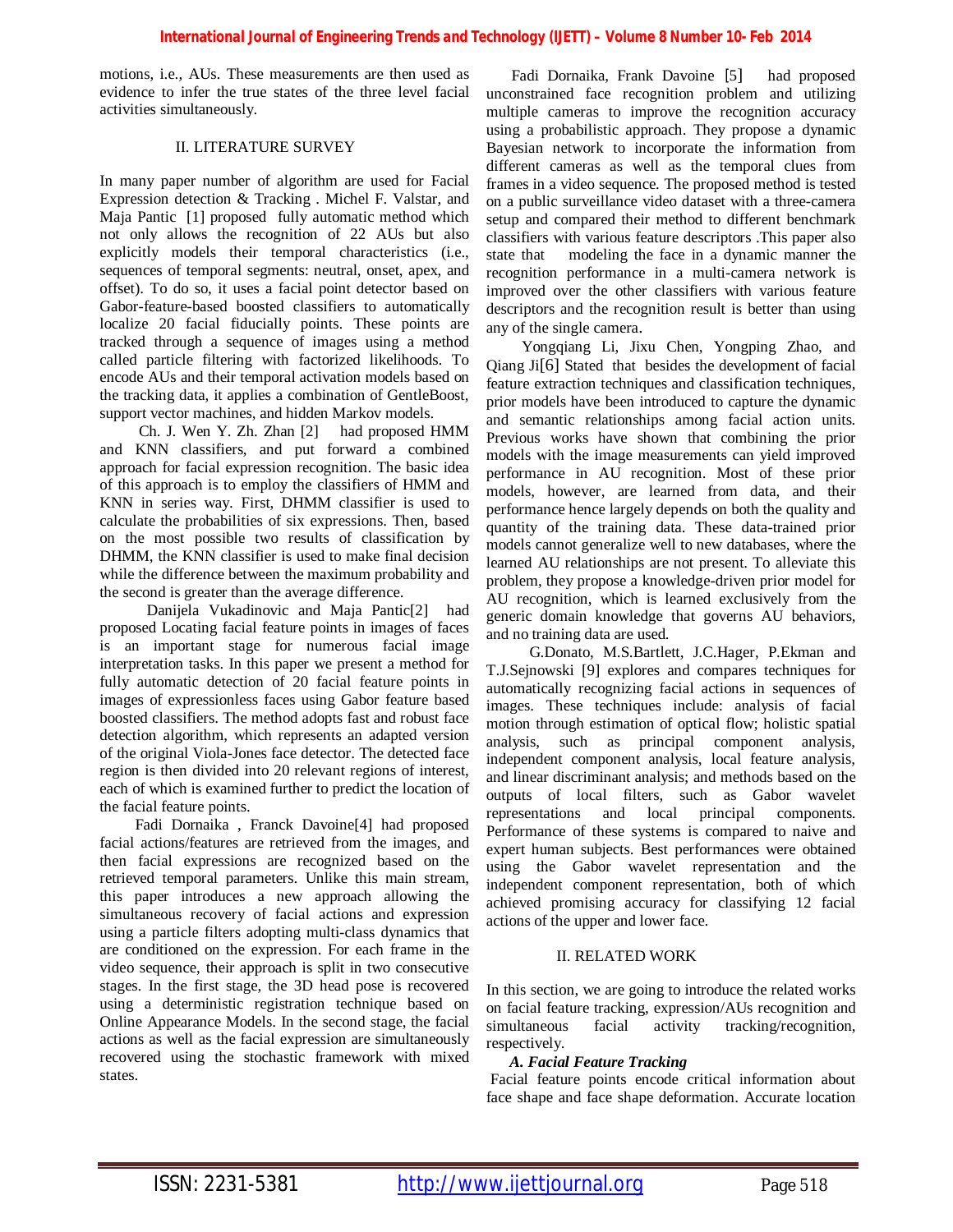#### *International Journal of Engineering Trends and Technology (IJETT) – Volume 8 Number 10- Feb 2014*

and tracking of facial feature points are important in the applications such as animation, computer graphics, etc. Generally, the facial feature points tracking technologies could be classified into two categories: model free and model-based tracking algorithms. Model free approaches [10,11] are general purpose point trackers without the prior knowledge of the object. Each feature point is usually detected and tracked individually by performing a local search for the best matching position. However, the model free methods are susceptible to the inevitable tracking errors due to the aperture problem, noise, and occlusion. Model based methods, such as Active Shape Model (ASM) [3], Active Appearance Model (AAM) [4], Direct Appearance Model (DAM) [5], etc.

 In the conventional statistical models, e.g. ASM, the feature points positions are updated (or projected) simultaneously, which indicates that the interactions within feature points are interdependent. Intuitively, human faces have a sophisticated structure, and a simple parallel mechanism may not be adequate to describe the interactions among facial feature points. For example, whether the eye is open or closed will not affect the localization of mouth or nose. Tong *et al*. [8] developed an ASM based two-level hierarchical face shape model, in which they used multi-state ASM model for each face component to capture the local structural details. For example, for mouth, they used three ASMs to represent the three states of mouth, i.e., widely open, open and closed. However, the discrete states still cannot describe the details of each facial component movement, i.e., only three discrete states are not sufficient to describe all mouth movements. At the same time, facial action units inherently characterize face component movements; therefore, involving AUs information during facial feature points tracking may help further to improve performance.

## *B) Expression Recognition*

 Facial expression recognition systems usually try to recognize either six expressions or the AUs. Over the past decades, there has been extensive research on facial expression analysis Image-based approaches, which focus on recognizing facial actions by observing the representative facial appearance changes, usually try to classify expression or AUs independently and statically [1].

#### *C. Simultaneous Facial Activity Tracking and Recognition* Compared to the previous related works, this paper has the following features:

1) First, we build a DBN model to explicitly model the two way interactions between different levels of facial activities. In this way, not only the expression and AUs recognition can benefit from the facial feature tracking results, but also the expression recognition can help improve the facial feature tracking performance.

 2) Second, we recognize all three levels of facial activities simultaneously. Given the facial action model and image observations, all three levels of facial activities are estimated simultaneously through a probabilistic inference

by systematically integrating visual measurements with the proposed model.

#### III. RESEARCH METHODOLOGY

 The proposed system will consists of following modules:



Fig1. Proposed System Architecture

# *1) Image Capturing*

Firstly, we capture camera view then get the current frame out of it and load it in to memory for processing and then try to find the specified pixels RGB value then compare this RGB value with predefined value and once the value match then proceed further.

## *2) Facial Feature Tracking:*

After capturing the image , the next step is to track the facial feature points. First face is detected in live video automatically then by dividing the face region in two parts i.e. lower & upper part we can determine the facial feature points based on their aligned position.

## *3) Facial Action unit Recognition*

After extraction of feature points, the proposed system contains robust vision computer techniques to obtain AU measurement and such AU measurement are then applied as evidence to the DBN for inferring various AUs.AU measurement extraction is done by AdaBoost Classification and DBN inference. AdaBoost is a classification algorithm; it uses weak classifiers (anything that give more than 50% correct result, better than random). AdaBoost classifier combines the wavelet features to produce measurement score for each AU.

## *4) Expression Recognition:*

Apart from facial feature tracking & AU recognition, next step is to construct a DBN structure for recognizing six global expression such as happiness, ,surprise, fear, disgust and anger.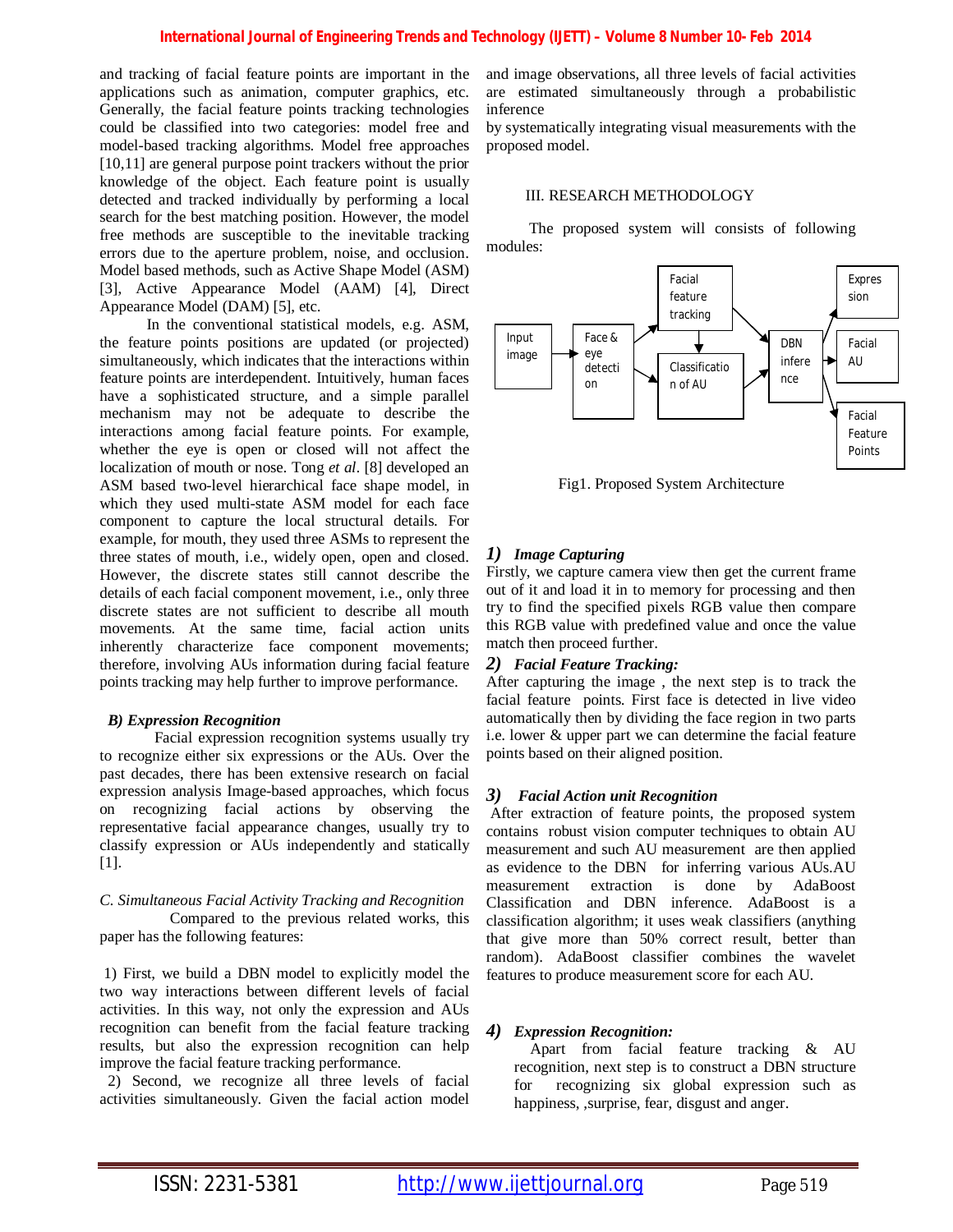#### *5) Database & Training***:**

Lastly database is created for images of supplied face to store the list of feature point and their respective AU's and also training is provided to images to get accurate and fast detection.

#### IV. FACIAL ACTICVITY MODELING

#### *A) Image capturing*

 As we know that image is made up of pixels and each pixel is made up of bits this bit pattern is depending on the file or image format. Each bit of pixel value for colour. For example in bitmap file format it use one bit for Red, one bit for Green on disk. and this logic is repeated for each frame. As we get the image then we try to extract the pixels from it and as we get the pixel we try to get the RGB colour value from the pixel as pixel made up from the RGB value of the colour. As RGB value get we compare the value & last we have colour.

 For skin colour segmentation, first we contrast the image. Then we perform skin colour segmentation. Then, we have to find the largest connected region. Then we have to check the probability to become a face of the largest connected region. If the largest connected region has the probability to become a face, then it will open a new form with the largest connected region. If the largest connected regions height & width is larger or equal than 50 and the ratio of height/width is between 1 to 2, then it may be face.

#### *B) Face Detection*

For face detection, first we convert binary image from RGB image. For converting binary image, we calculate the average value of RGB for each pixel and if the average value is below than 110, we replace it by black pixel and otherwise we replace it by white pixel. By this method, we get a binary image from RGB image.

 Then, we try to find the forehead from the binary image. We start scan from the middle of the image, then want to find a continuous white pixels after a continuous black pixel. Then we want to find the maximum width of the white pixel by searching vertical both left and right site. Then, if the new width is smaller half of the previous maximum width, then we break the scan because if we reach the eyebrow then this situation will arise. Then we cut the face from the starting position of the forehead and its high will be 1.5 multiply of its width.

## *C) Eyes Detection*

 For eyes detection, we convert the RGB face to the binary face. Now, we consider the face width by W. We scan from the W/4 to (W-W/4) to find the middle position of the two eyes. The highest white continuous pixel along the height between the ranges is the middle position of the two eyes.

 Then we find the starting high or upper position of the two eyebrows by searching vertical. For left eye, we search  $w/8$  to mid and for right eye we search mid to  $w - w/8$ . Here w is the width of the image and mid is the middle position of the two eyes. There may be some white pixels between the eyebrow and the eye. To make the eyebrow and eye connected, we place some continuous black pixels vertically from eyebrow to the eye. For left eye, the vertical black pixel-lines are placed in between mid/2 to mid/4 and for right eye the lines are in between mid+(wmid)/ 4 to mid+3\*(w-mid)/ 4 and height of the black pixellines are from the eyebrow starting height to (h- eyebrow starting position)/4. Here w is the width of the image and mid is the middle position of the two eyes and h is the height of the image. Then we find the lower position of the two eyes by searching black pixel vertically. For left eye, we search from the mid/4 to mid - mid/4 width. And for right eye, we search mid + (w-mid)/ 4 to mid+3 $*(w$ - mid)/ 4 width from image lower end to starting position of the eyebrow. Then we find the right side of the left eye by searching black pixel horizontally from the mid position to the starting position of black pixels in between the upper position and lower position of the left eye. And left side for right eye we search mid to the starting position of black pixels in between the upper position and lower position of right eye. The left side of the left eye is the starting width of the image and the right side of the right eye is the ending width of the image. Then we cut the upper position, lower position, left side and the right side of the two eyes from the RGB image.

## *D) Lip Detection*

For lip detection, we determine the lip box. And we consider that lip must be inside the lip box. So, first we determine the distance between the forehead and eyes. Then we add the distance with the lower height of the eye to determine the upper height of the box which will contain the lip. Now, the starting point of the box will be the ¼ position of the left eye box and ending point will be the ¾ position of the right eye box. And the ending height of the box will be the lower end of the face image. So, this box will contain only lip and may some part of the nose. Then we will cut the RGB image according the box.So, for detection eyes and lip, we only need to convert binary image from RGB image and some searching among the binary image

#### *E) Further plan of work*

The further plan of work will

- i) Model the relationship between facial features and AU's.
- ii) Model the Semantic relationship among AU's
- iii) Model relationship between AU's and Expression
- iv) Modeling dynamic relationship using DBN dynamic structure